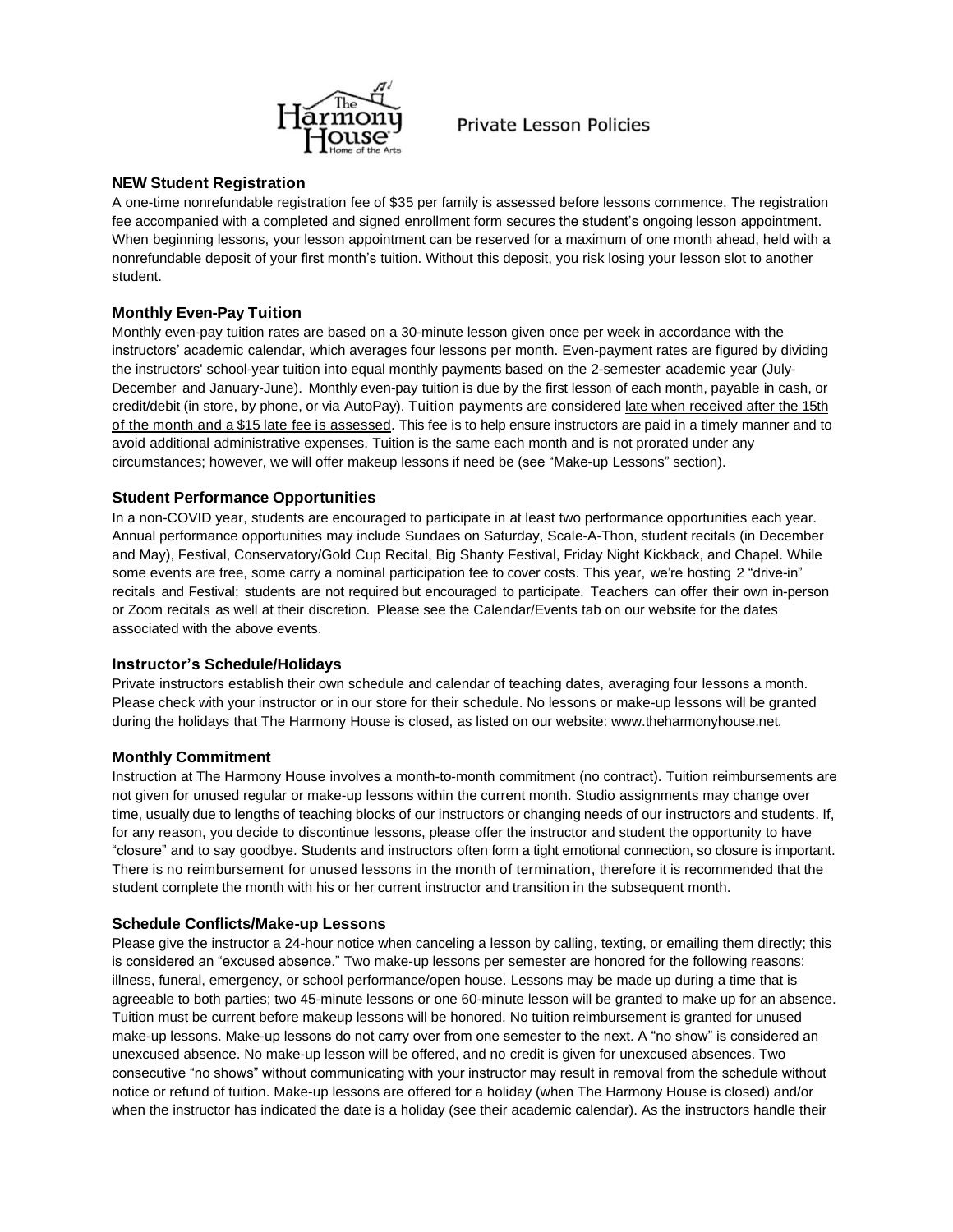own teaching and make-up schedules, please consult your instructor's calendar and consult directly regarding the need for a make-up lesson. In the event of an instructor extended absence (two or more weeks) for illness, vacation, or bereavement, instructor will communicate regarding the plan for make-up lessons. If there is no communication prior to leave, the following options will be offered: lesson credit into the subsequent month; substitute teacher; and/or commitment that instructor will perform make up lessons upon his or her return. Tuition will roll to the subsequent month; instructor will be paid once all make ups have been honored.

## **Punctuality**

To be fair to the time commitments of our instructors and their students/families, each lesson begins on time and ends on time. No extensions will be given, or make-up lessons granted for students who are late for their lesson or group class.

## **Tuition Payments**

To retain studio space/instructor, please sign up for auto pay, or activate 24-7-365 Pay Pal off our website: theharmonyhouse.net. Tuition is also payable 49 hours/week over the phone at 770-422-0022; payable 43 hours/week in-person during our normal business hours. An invoice with late fee is emailed to all who have not paid by the 14<sup>th</sup> of the month. A lapse in your monthly tuition payment forfeits your lesson time from being held for you. Thus, your lesson time will be opened for another student on an ongoing basis. Please make plans to continue making your monthly payment(s) if you wish to take a break from lessons and still have your lesson time held for you upon your return. The studio and instructor may l be released for another family if/when tuition has not been paid by the 21st of the month.

## **AutoPay**

An AutoPay option is available at no additional charge by simply filling out the AutoPay form in the store or on the website. AutoPays are deducted on the first of the month from the credit or debit card you specify. Card information is kept secure and is not shared. There is a \$15 nonprecessing fee for cards that are declined for payment (after collections has reached out to the client). If you need to cancel your AutoPay for any reason, call us at 770-422-0022 to end your AutoPay by the 27<sup>th</sup> of the month.

## **Transition**

The instructor reserves the right to discontinue lessons for any reason, including (but not limited to) when a student is repeatedly unprepared for lessons. A student may be transitioned to another instructor, with the anticipation that a fresh start and a different approach will encourage preparedness. A change over time, usually due to lengths of teaching blocks of our instructors or changing needs of our instructors and students. If, for any reason, you or your child would like to transition to another instructor, please notify Heidi (heidi@theharmonyhouse.net) to request a transfer.

## **Instructor Commitment to Parent/Student**

A professional lesson experience will be offered so the student may reach his/her potential. Regular weekly lessons will be provided during pre-scheduled times. A 24-hour notice will be given in the event s/he cannot teach.

## **Parent/Student Commitment to Instructor**

Attend weekly lessons, prepared for additional learning. Arrive on time and pack up promptly following the lesson. Bring proper materials (instrument, books, assignment book, pencils, etc.). Pay monthly tuition by the 15th of each month; pay late fee if paying late. Give 24-hour notice of cancellation, except in the case of serious illness or other emergency. Practice and prepare for lessons, recitals, and events.

## **Practice Time for Musical Growth**

Proper preparation includes practice time. Reasonable expectations are: Beginner: 15-20 minutes per day, 6 days per week (10-15 minutes daily if under age of 6), Intermediate: 30-40 minutes per day, 6 days per week, and Advanced: 45-60 minutes per day, 6 days per week